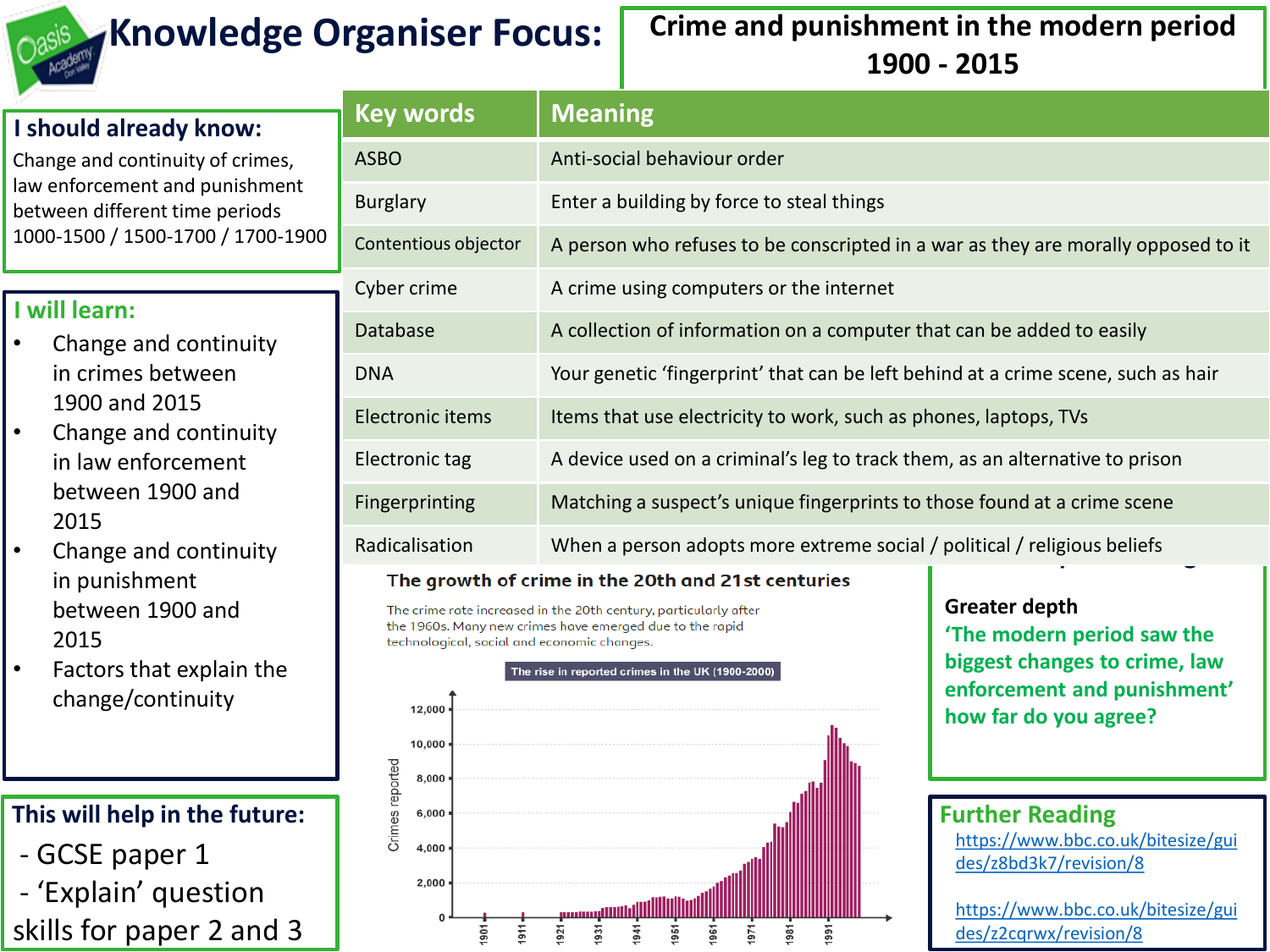

#### **Modern Crime New technology** Car theft Burglary for electronic items e.g laptops. Cybercrime e.g. bullying or theft of personal details such as credit card numbers., hacking. **Crimes against the person** 1868 Race Relations Act makes racist discrimination illegal 1970 Equal pay Act makes gender pay discrimination illegal 2006 Incitement to religious hatred Act makes abusive comments about race and religion illegal. **Crimes against authority** 1871 misuse of Drugs Act classifies illegal drugs. Terrorism: extremist groups like the IRA, terror attacks by Islamic extremists, far right and racist groups. Smuggling still similar in some ways to 18th century e.g. boats used to avoid paying tax on legal items like alcohol and tobacco. Smuggling different in many ways as people are trafficked and organised i.e. gangs smuggle illegal drugs. **New crimes are defined** To keep up with technological change e.g. speed limits, bans on using mobile phones while driving, drink driving To keep up with social changes; making discrimination by gender, disability or sexuality illegal. To keep up with population changes: making racism and religious hatred illegal

# **Crime and punishment in the modern period 1900 - 2015**

|                        | <b>Modern: Law Enforcement</b> |                                                                                                                                                                                                |  |
|------------------------|--------------------------------|------------------------------------------------------------------------------------------------------------------------------------------------------------------------------------------------|--|
|                        | 1902                           | Fingerprinting used to convict a<br>criminal for the first time                                                                                                                                |  |
|                        | 1913                           | First police car, police no have a<br>range of vehicles including<br>helicopters and boats.                                                                                                    |  |
|                        | 1914                           | Edith Smith, first female police<br>officer                                                                                                                                                    |  |
|                        | 1933                           | First police radio. Now each<br>officer has a radio and mobile<br>phone.                                                                                                                       |  |
| <b>D</b><br><b>DNA</b> | 1986                           | DNA evidence is used for the<br>first time in a criminal<br>conviction. Colin Pitchfork raped<br>and murdered two girls. Semen<br>samples from both victims led to<br>Pitchfork's prosecution. |  |
| <b>124T10NS D4T4</b>   | 1990s onwards                  | Police use computer databases<br>to store information about and<br>catch criminals.                                                                                                            |  |
|                        | <b>PREVENT</b>                 | Focus on crime prevention<br>through stopping extremism<br>and radicalisation in schools<br>and communities                                                                                    |  |
|                        | Neighbourhood<br>Watch         | Focus on crime prevention<br>through the local community.                                                                                                                                      |  |